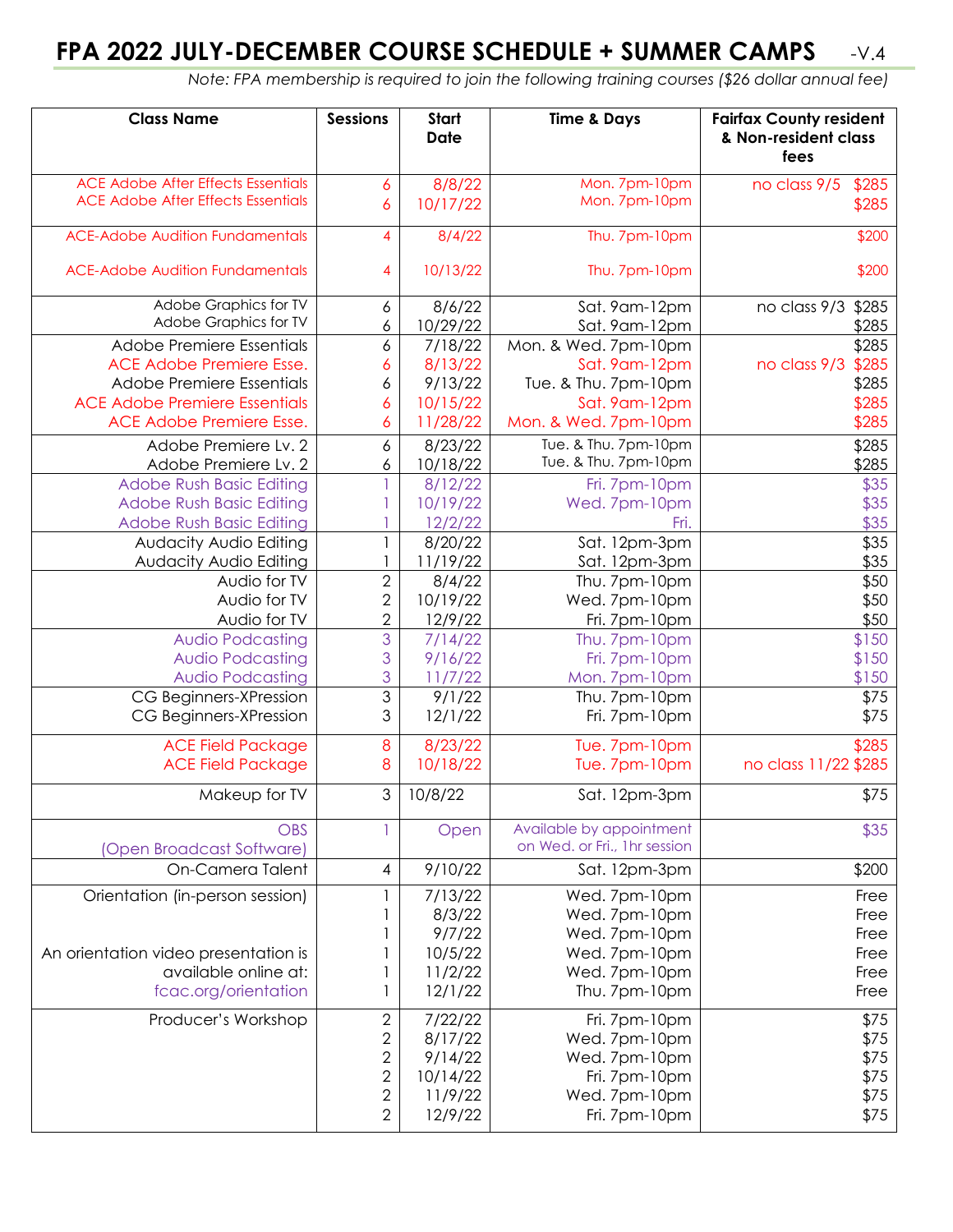| Radio Production                    | 4                   | 7/30/22    | Sat. 9am-12pm                | \$200                   |
|-------------------------------------|---------------------|------------|------------------------------|-------------------------|
| <b>ACE Radio Production</b>         | 4                   | 9/10/22    | Sat. 9am-12pm                | \$200                   |
| Radio Production                    | 4                   | 10/8/22    | Sat. 9am-12pm                | \$200                   |
| <b>ACE Radio Production</b>         | 4                   | 11/12/22   | Sat. 9am-12pm                | no class 11/26 \$200    |
| Screenwriting 101                   | 4                   | 8/7/22     | Sun. 9am-12pm                | \$200                   |
| Screenwriting 101                   | 4                   | 10/23/22   | Sun. 9am-12pm                | \$200                   |
| Social Media Workshop               | $\overline{2}$      | 8/21/22    | Sun. 12pm-3pm                | \$75                    |
| Social Media Workshop               | $\overline{2}$      | 11/6/22    | Sun. 12pm-3pm                | \$75                    |
|                                     |                     |            |                              |                         |
| Studio Camera                       |                     | 7/15/22    | Fri. 7pm-10pm                | Free                    |
|                                     |                     | 7/20/22    | Wed. 7pm-10pm                | Free                    |
|                                     |                     | 8/5/22     | Fri. 7pm-10pm                | Free                    |
|                                     |                     | 8/10/22    | Wed. 7pm-10pm                | Free                    |
|                                     |                     | 9/9/22     | Fri. 7pm-10pm                | Free                    |
|                                     |                     | 9/16/22    | Fri. 7pm-10pm                | Free                    |
|                                     |                     | 10/7/22    | Fri. 7pm-10pm                | Free                    |
|                                     |                     | 10/12/22   | Wed. 7pm-10pm                | Free                    |
|                                     |                     | 11/4/22    | Fri. 7pm-10pm                | Free                    |
|                                     |                     | 11/18/22   | Fri. 7pm-10pm                | Free                    |
|                                     |                     | 12/7/22    | Wed. 7pm-10pm                | Free                    |
|                                     |                     | 12/14/22   | Wed. 7pm-10pm                | Free                    |
| <b>ACE Studio C</b>                 | 6                   | 9/7/22     | Wed. 7pm-10pm                | \$230                   |
| <b>ACE Studio C</b>                 | 6                   | 11/2/22    | Wed. 7pm-10pm                | no class 11/23<br>\$230 |
| Studio D                            | 1                   | Open       | Available by appointment     | \$35                    |
| (recording pod)                     |                     |            | on Wed. or Fri., 1hr session |                         |
| Studio Lighting                     | $\mathbf{2}$        | 8/18/22    | Thu. 7pm-10pm                | \$50                    |
| Studio Lighting                     | $\overline{2}$      | 10/20/22   | Thu. 7pm-10pm                | \$50                    |
| <b>ACE Studio Package</b>           | $\boldsymbol{8}$    | 8/9/22     | Tue. 7pm-10pm                | \$285                   |
| <b>ACE Studio Package</b>           | 8                   | 10/18/22   | Tue. 7pm-10pm                | no class 11/22 \$285    |
|                                     |                     |            |                              |                         |
| <b>Tech Directing</b>               | 3                   | 7/27/22    | Wed. 7pm-10pm                | \$75                    |
| <b>Tech Directing</b>               | 3<br>$\mathfrak{Z}$ | 11/3/22    | Thu. 7pm-10pm                | \$75                    |
| The Art and Science of Interviewing |                     | 9/11/22    | Sun. 9am-12pm                | \$150                   |
| The Art and Science of Interviewing |                     |            |                              | \$150                   |
|                                     | 3                   | 12/4/22    | Sun. 9am-12pm                |                         |
|                                     |                     |            |                              |                         |
| Videography w/ DSLR cameras         | 3                   | 9/8/22     | Thu. 7pm-10pm                | \$100                   |
| LV1                                 |                     |            |                              |                         |
| Videography w/DSLR Cameras LV       |                     | 11/10/22   | Thu. 7pm-10pm                | \$100                   |
|                                     |                     |            |                              |                         |
| Videography w/ DSLR cameras         | $\mathfrak{S}$      | <b>TBD</b> | <b>TBD</b>                   | \$100                   |
| LV <sub>2</sub>                     |                     |            |                              |                         |
|                                     |                     |            |                              |                         |



**IMPORTANT INFORMATION REGARDGING ACE CLASSES:** Fairfax Pubic Access has a partnership with Fairfax County Public Schools –Adult and Community Education. Courses labeled as ACE are the same as the others with the only difference being that registration has to be completed thru ACE. A week before the course start date registration becomes officially open thru the FPA Training Dept. (as long as openings remain in the class). To support the partnership and ensure a spot in the class FPA members can register thru ACE by visiting https://aceclasses.fcps.edu / or calling 703-658-1201.